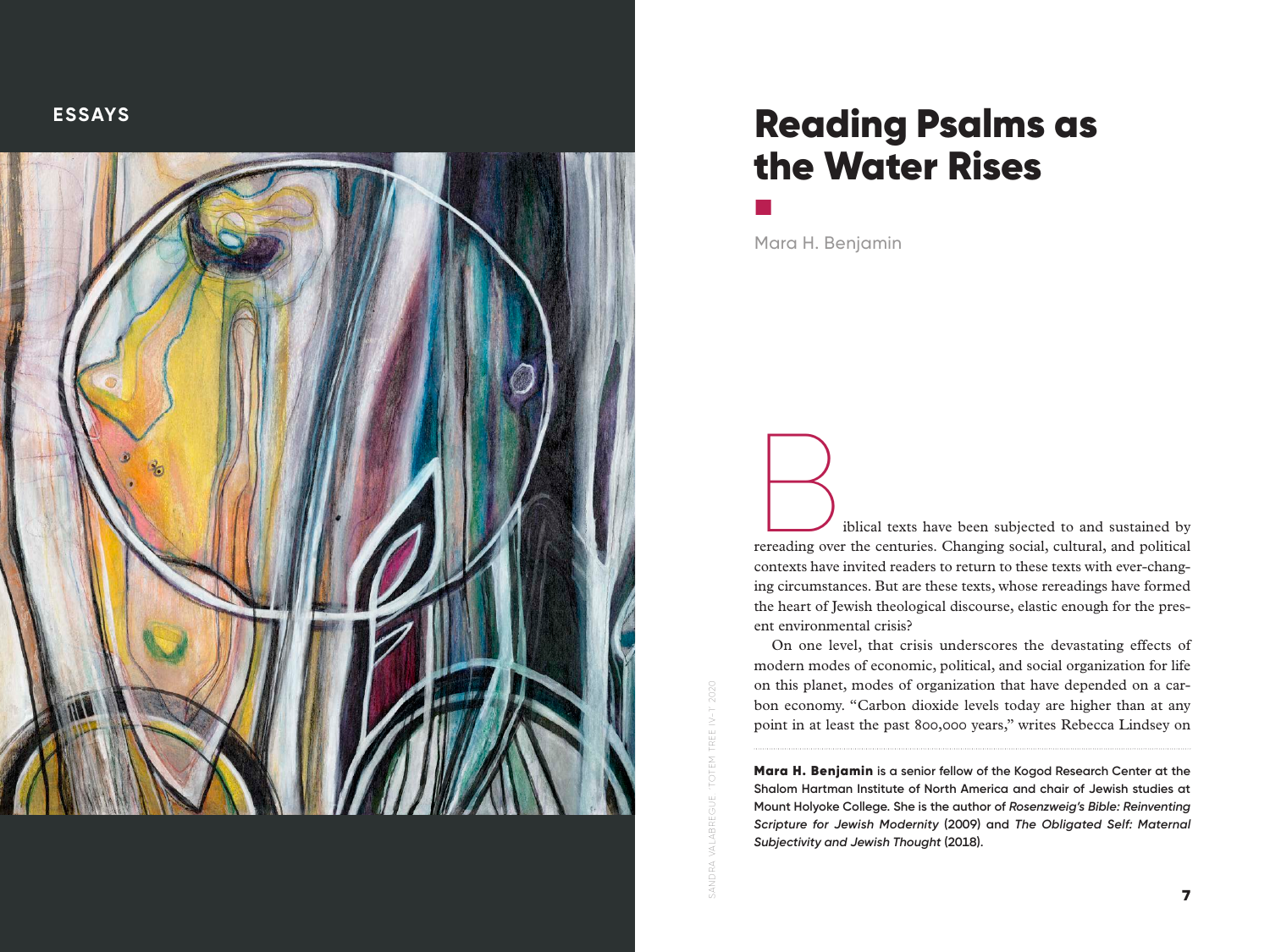Climate.gov, adding that "carbon dioxide concentrations are rising mostly because of the fossil fuels that people are burning for energy." The infrastructure we built to create our modern world can no longer be regarded with innocence or acquiescence.

But the climate disaster prompts us to interrogate not only the practical, material conditions of the industrial and postindustrial world; it also calls upon us to revisit the conceptual frameworks that render coherent these practical dimensions. Anthropogenic, or more specifically "capitalogenic" (caused-by-capitalism) climate disaster challenges the legibility of humans as uniquely endowed with the capacity and the task of tending to the created world, and of a model of creation as itself the result of the imposition of divine will on a formless chaos. In this moment, how can we engage meaningfully with the cosmologies and moralities of the Jewish textual tradition not merely as curiosities of an archaic past but rather as a living, if mythological, compass that orients us in and to our own time? What are the limits of our tradition's textual sources?

#### **STEWARDSHIP**

Many Jewish thinkers and activists engaged with environmental issues draw on an ethic of stewardship they trace to biblical sources (especially Genesis 2:15). Nowadays proponents of this ethic speak about it in terms of a partnership between God and humans in the care of the earth. This partnership rests, however, on the unique status of the human in relation to the rest of creation. In this model, human beings relate to the nonhuman world as caretakers, fulfilling their purpose as humans by wisely stewarding the natural world and its resources. Righteousness results in the flourishing of the world; moral failure brings about a catastrophic flood. The natural world reflects human action. When the people of Israel are introduced into the Torah's narrative, they become the exemplar *within* the human species, relating to the rest of humanity in analogous fashion to how humans relate to the rest of the world. The people of Israel, the stewards among stewards, sometimes fail to uphold their particular charge, and then the earth responds appropriately, affirming divine will by bringing devastation upon them. Contemporary interpreters working with a biblical model of stewardship conclude that humans need only rededicate themselves to the purpose of tending the earth.

Yet the stewardship model rests on a set of presuppositions that are increasingly difficult to maintain. The stewardship paradigm assumes the centrality of the people of Israel—and of the human species as a whole—in the created world and turning the rest of creation into either a backdrop for or a manifestation of human moral action. While environmental disaster is incontrovertibly attributable to human projects—in particular, capitalism, industrialization, and colonialism—

**How can we engage meaningfully with the cosmologies and moralities of the Jewish textual tradition?**

translating these practices into the language of sin or understanding disaster as a manifestation of the failure of the people of Israel to adhere to the covenant is something else. We know the environment to be something greater than merely a

reflection of the sins of Israel. We also know that many human societies have lived sustainably alongside other species for thousands of years; it is therefore not *anthropos* as a whole but a particular subset of humans and human practices of industry that have brought about our present crisis.

I suggest, then, that the stewardship model of how humans fit into the broader created world—however ample the model's support in biblical sources—is inadequate to this moment. In the Jewish textual tradition, resources for grounding an alternative model are not fully developed. But the Wisdom literature seems to offer a vision of the created order that is more coherent with our reality.

#### **PSALMS OF CREATION**

Some of the Psalms—I will focus on Psalms 104 and 148—are especially promising. Departing from the Tanakh's emphasis on the covenantal relationship between God and Israel, these Psalms focus instead on the created world as a manifestation of divine will and wisdom. Indeed, these Psalms seem not only to decenter the story of Israel, but also to disrupt the triumphant positioning of human beings as the apex of the created order and celebrate the uniqueness of diverse animals, geologic formations, and weather events. In this vast but wisely ordered multiplicity, humans and their doings appear as just one more manifestation of divine creativity.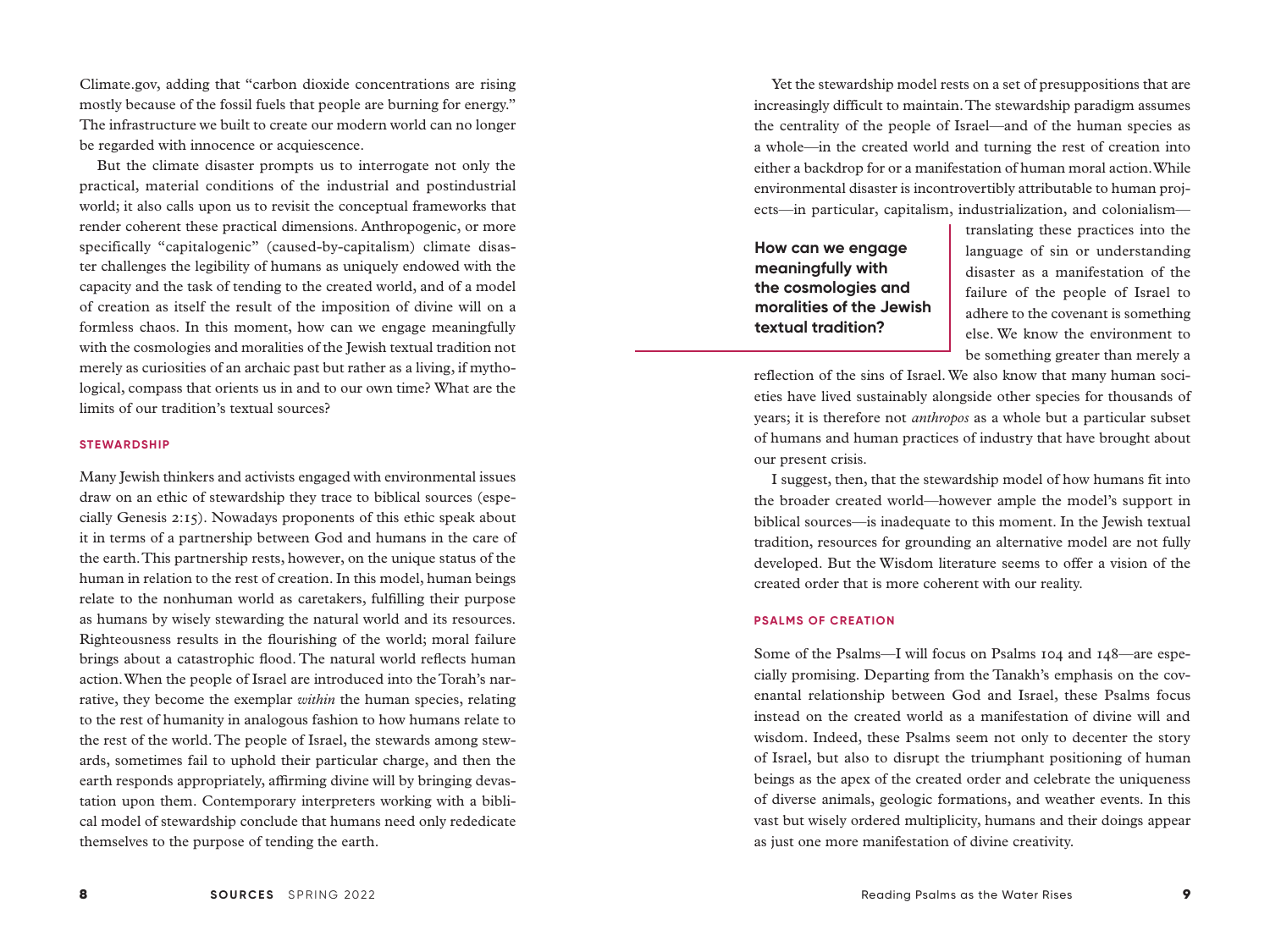Consider the quotidian realities of the weather. Many of us find ourselves unable to assimilate how quickly conversations about "the weather" have shifted from casual to fraught. The language with which we might connect to the fluctuations of air and moisture around us proves elusive, however aware we might be of something deeply amiss in the patterns of seasons and weather. It turns out that this elusiveness is rooted in ancient dualisms. British anthropologist Tim Ingold writes:

The equation of materiality with the solid substance of the earth creates the impression that life goes on upon the outer surface of a world that has already congealed into its final form, rather than in the midst of a world of perpetual flux. Between mind and nature, persons and things, and agency and materiality, there is no conceptual space for those very real phenomena and transformations of the medium that generally go by the name of weather. This accounts for the virtual absence of weather from philosophical debates on these matters. It is a result of the logic of inversion — a logic that places occupation before habitation, movement across before movement through, surface before medium. In the terms of this logic, the weather is simply unthinkable.**<sup>1</sup>**

We cannot grasp that disaster reveals itself in the weather if fluctuations of air and wind and precipitation have no substance in themselves and therefore no capacity to disclose reality.

Psalm 148, by contrast, offers a counterpoint to ingrained conceptual limitations and invites us to take seriously our own weather events. *Praise the Lord, O you who are on earth, all sea monsters and ocean* 

*depths, fire and hail, snow and smoke, storm wind that executes God's command* (verses 7-8). Here the praising of God is carried out not only by creatures but also by climatological phenomena—*fire and hail, snow and smoke* and *storm wind*.

Another facet of the natural world has remained elusive in mod-

**The Psalmist sings praise for a world in which the human animal can be present without dominating the rest of creation.**

ern Western imaginaries: the *interrelations* among the creatures and phenomena of the world. In the medieval Western world, the visual metaphor for the order of creation was that of the Great Chain of Being, an ordered creation running along a vertical axis between a zenith and a nadir. As the political hierarchies that supported the

Great Chain of Being became less legible to us in non-monarchic societies, the industrializing West yielded a different model: the sharp distinction between nature ("wilderness" untouched by human hand) and culture. In this new era, wilderness became "the last remaining place where civilization, that all too human disease, has not fully infected the earth. It is an island in the polluted sea of urban-industrial modernity, the one place we can turn for escape from our own too-muchness."**<sup>2</sup>** This conceit buttressed a rapacious extractive economy that would claim more and more resources for the industrial world.

Psalm 104, by contrast, imagines interconnected species coexisting in symbiotic balance: *The trees of the Lord drink their fill, the cedars of Lebanon, His own planting, where birds make their nests; the stork has her home in the junipers. The high mountains are for wild goats; the crags are a refuge for rock-badgers* (verses 16-18). The Psalm testifies to an *ecological* imagination at work, observing trees drawing water for themselves and in so doing, benefiting the birds who make their homes in those trees. Each species' place, needs, and activities are interlinked and mutually sustaining. This world is neither vertically arranged nor bifurcated but rather an ordered non-hierarchical web. Likewise, the humans who till the soil in this Psalm appear not as stewards but as one species living in harmony with others. Robin Wall Kimmerer, botanist and member of the Citizen Potawatomi Nation, reflects on the dangers of being unable to imagine humanity integrated with their surroundings:

I gave the students in my General Ecology class a survey… Nearly every one of the two-hundred students said confidently that humans and nature are a bad mix… I was stunned. How is it possible that in twenty years of education they cannot think of any beneficial relationships between people and the environment? Perhaps the negative examples they see every day—brownfields, factory farms, suburban sprawl—truncated their ability to see some good between humans and the earth. As the land becomes impoverished, so too does the scope of their vision.**<sup>3</sup>**

Rather than placing humans outside of a pristine, untouched "nature," the Psalmist sings praise for a world in which the human animal can be present without dominating the rest of creation.

Finally, if most biblical texts grant humans a singular capacity for willful agency, these Psalms speak of the animacy and responsiveness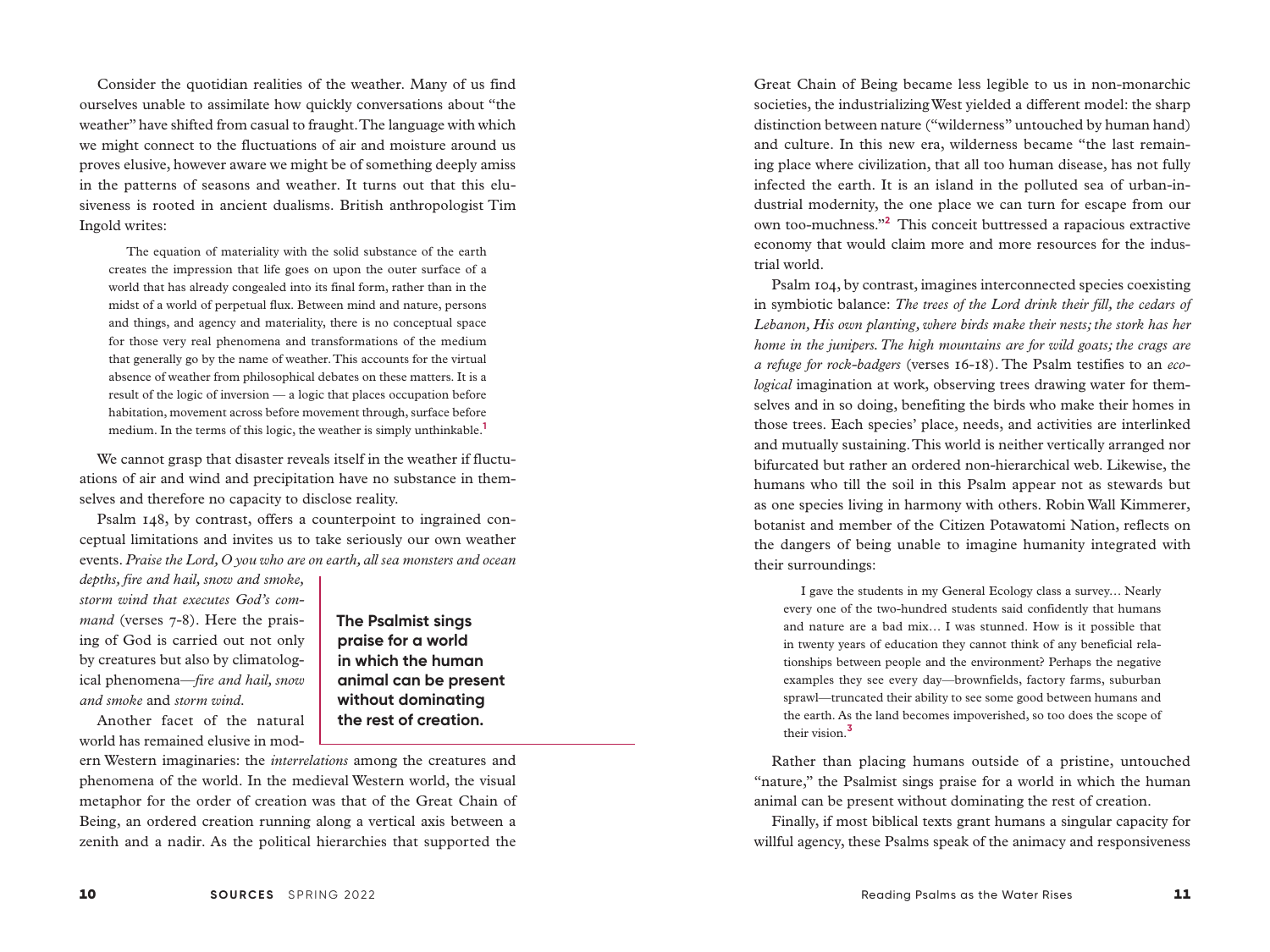of all creation. Psalm 148 calls upon them to praise God: *Praise Him, sun and moon, praise Him, all bright stars. Praise Him, highest heavens, and you waters that are above the heavens* (Ps. 148:3-4). Elsewhere, forests, hills, and other phenomena of the "natural world" dance and sing: *mountains skipped like rams, hills like sheep* (Ps. 114:4)*.* The flood waters have lifted up their voice; the floods lift up their roaring (Ps. 93:3). The liveliness of the natural world breaks through in these moments; the nonhuman world is given agency, animation, and voice.

#### **PSALMS REWRITE GENESIS**

In reimagining the cosmos this way, the world in Psalms 104 and 148 parallels but also elaborates the first creation story. The creatures the Psalmist names recall the ordered moments of creation in Genesis 1: *wild and tamed beasts, creeping things and winged birds* (Ps. 148:10). As Jon D. Levenson shows in his classic study, *Creation and the Persistence of Evil*, the vocabulary of this Psalm echoes that of Genesis 1, but shifts the perspective. Genesis asserts creation as the story of the divine will imposed on, and creating order from, chaos. Psalm 104 does not narrate the "process of creation," Levenson writes, but offers a "panorama of the natural world, conducted with a view to praising the creator for his superlative wisdom in conceiving and producing such an astonishing place."**<sup>4</sup>**

Our perspective is shifted even further by Psalm 148, in which the Psalmist includes, in the call for praise, *sea monsters and ocean depths*  [*taninim vekhol hatehomot*]. The phrase is striking insofar as the ocean depths are precisely what most biblical creation texts portray as being vanquished by God's act of creating the world. Genesis 1, adapting the Babylonian creation epic known as Enuma Elish, portrays creation as a story of the divine conquest of chaos. Where Enuma Elish features the male storm god, Marduk, vanquishing the female-inflected watery depths, Tiamat, the Priestly account of creation in Genesis 1 presents the primeval watery chaos, *tehom*, subdued by divine speech. Allusions to this narrative appear throughout the Tanakh, including in other Psalms: *O God, my King from of old, who brings deliverance throughout the land; it was You who drove back the sea with Your might, who smashed the heads of the monsters in the waters.* Psalm 148, by contrast, imagines the watery depths (like the tremendous and terrifying *taninim*) praising God alongside, and in the same key, as the *wild and* 

*tamed beasts, creeping things and winged birds*. The watery depths are not overpowered, as in Genesis 1, but instead are called upon to participate in praising God.

These Psalms offer us a facet of the biblical corpus too often eclipsed from view and move us away from seeing the human species as stewards or conquerors of the rest of creation. Yet turning to such Psalms of creation in this moment of ecological catastrophe is a temptation best resisted. However much these Psalms gesture toward a more ecological mindset, they cannot supplant the dominant narrative of creation. Psalm 148 calls upon the *tehomot* to praise God, but like Genesis 1—still imagines the primordial world as a chaos in need of subjugation. It supports a "tehomophobic" outlook, in the words of Catherine Keller,<sup>5</sup> according to which wild nature must be tamed—by industrial chemicals and clear-cutting, tools of the divinely appointed stewards, if not by divine fiat.

### **DIVINE ORDER & HUMAN DISORDER**

This naming of the original world as *tehom* obscures our own belated post-industrial recognition that the world before us is a world composed of creatures with their own agency and their own intelligences. Whereas the Psalms proclaim that in the redeemed future, when God is crowned king by all nations, *the trees of the forest shout for joy* (Ps. 96:12), contemporary dendrologists gather ever more evidence for the complex systems of communication that trees evolved on their own.**<sup>6</sup>** The watery depths preexisted us, and will return with the rising sea levels, but the oceans are complex, not chaotic. Moreover, civilization does not take place after the oceans have been reigned in; rather, human civilizations are tethered to and sustained by the seas. If we imagine agency and will (divine or human) only as the imposition of order on chaos, we fail to learn from the lively, intelligent world of the non-human.

We delude ourselves when we fail to name the gap between the world of divine order and the world of anthropogenic disorder. As we read these Psalms with a consciousness of our own present, we recognize more gaps between the world they describe and the world in which we live. In Psalm 104, we glimpse a harmonious world: all creatures have a home, and none has yet been displaced. *The lions roar for prey, seeking their food from God. When the sun rises, they come home and*